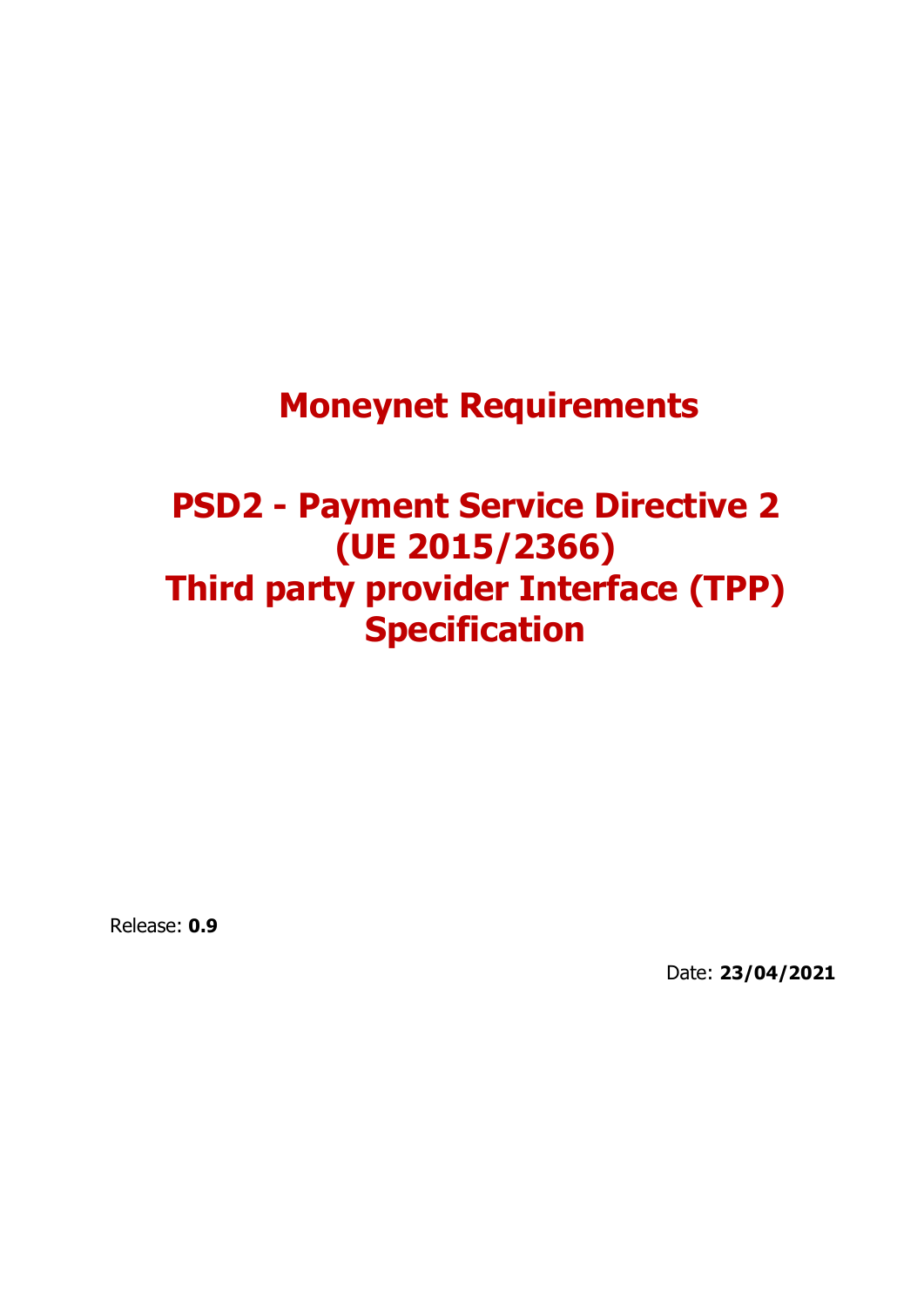# **INDEX**

| 2.1 |  |
|-----|--|
|     |  |
|     |  |
|     |  |
|     |  |
|     |  |
|     |  |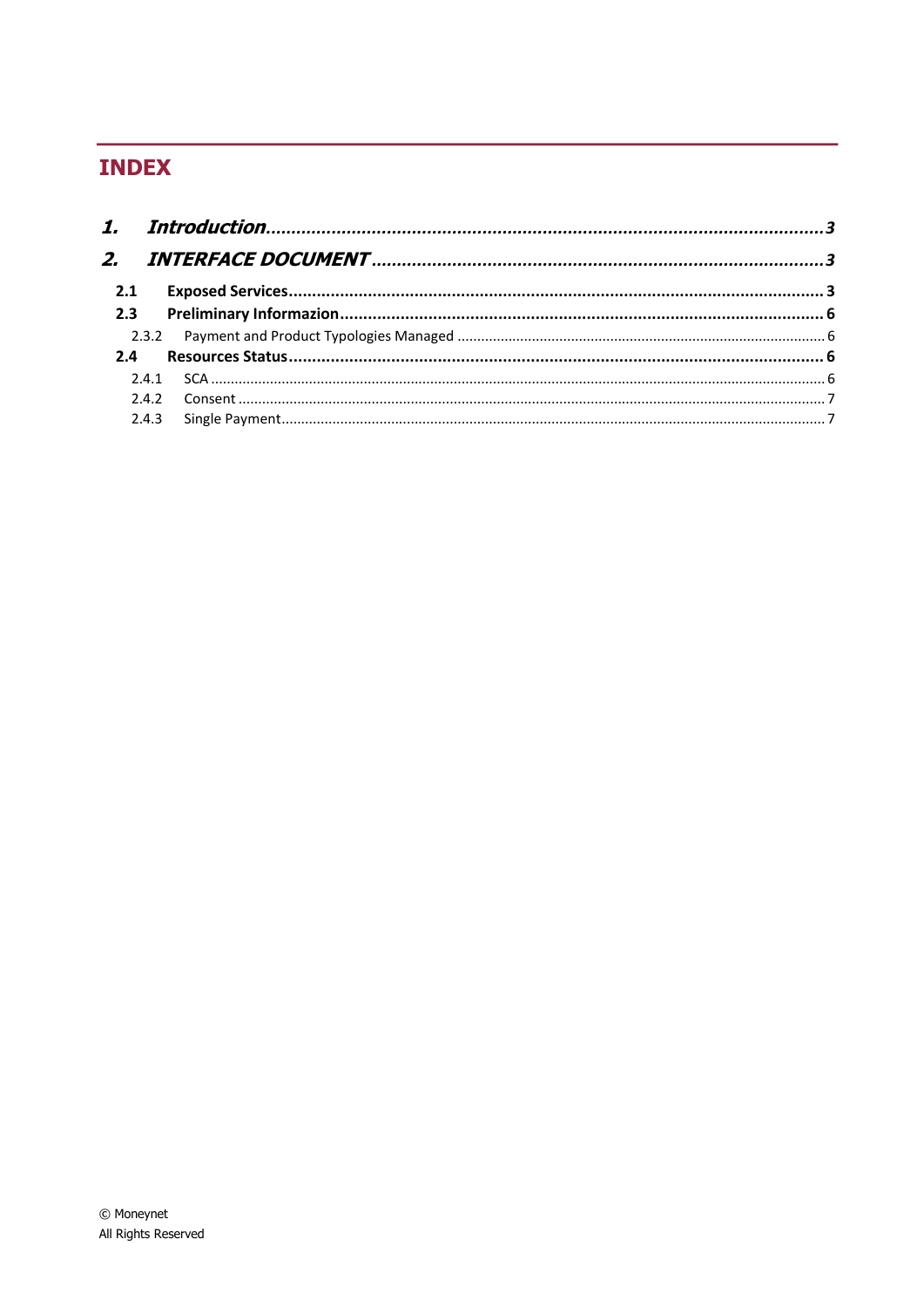# <span id="page-2-0"></span>**1. Introduction**

The document explain how to use Moneynet's Psd2 interface. All production's instruction are explained to the following link:

**<https://easybox-moneynet-psd2.obp.sia.eu/sapr>** ( this id the link of the public portal where TPPs can find all documents and istruction to use Moneynet's API)

#### **ENVIROMENT WITH EIDAS**

**Production enviroment URL, to use services with Eidas certificate: https://easybox-moneynet.api.obp.sia.eu:443**

path parameter "ENV" = 'runtime' for production request. path parameter "ENV" = 'sandbox' for testing request.

**To use this link is mandatory to have an EIDAS certificate, for "runtime" (production) and "sandbox" environment.**

#### **ENVIROMENT WITHOUT EIDAS**

Test enviroment URL, to use services without Eidas certificate: [https://easybox-sandbox.api.obp.sia.eu:443](https://easybox-sandbox.api.obp.sia.eu/) The response parameters will be alphabetically sorted starting from 2021, January the  $12<sup>th</sup>$ 

# <span id="page-2-1"></span>**2. INTERFACE DOCUMENT**

## <span id="page-2-2"></span>**2.1 Exposed Services**

This paragraph describes the different type of exposed services:

#### • **Payment**

| <b>ENDPOINTS/RESOURCES v.1.3</b>                  | <b>METHOD</b> | <b>DESCRIPTION</b>                                                                                                                                                                   |
|---------------------------------------------------|---------------|--------------------------------------------------------------------------------------------------------------------------------------------------------------------------------------|
| payments/<br>{payment-product}                    | <b>POST</b>   | Inizialization of a single payment<br>{paymentId} with all the relevant<br>details for the related product<br>payment. This is the first step, in<br>the API, to iniziate a payment. |
| payments/<br>{payment-product}/<br>${paymentId}$  | <b>GET</b>    | Retrieves the details of a initilized<br>payment.                                                                                                                                    |
| payments/{payment-product}/<br>{paymentId}/status | <b>GET</b>    | Retrieves the payment status                                                                                                                                                         |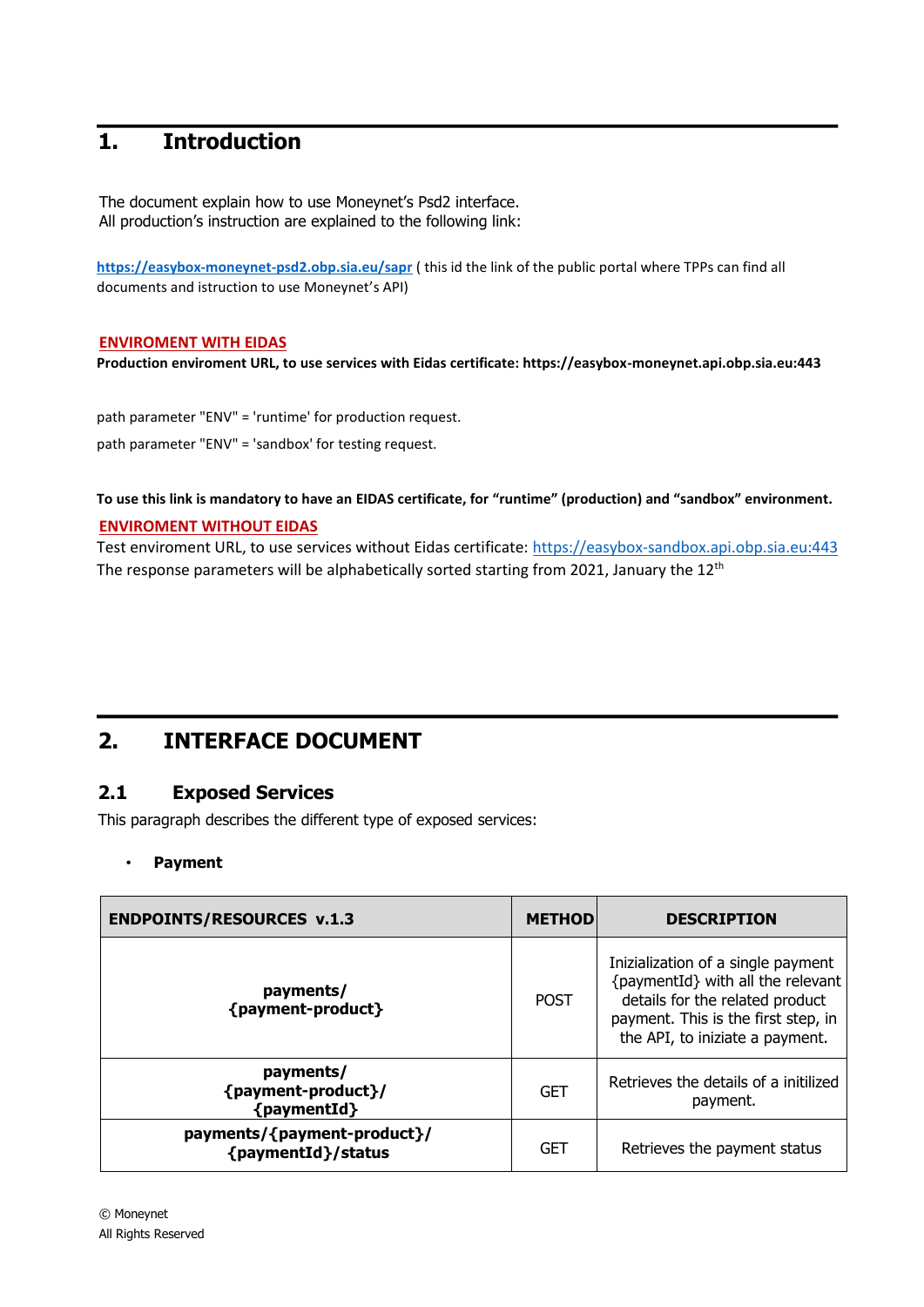| {payment-<br>service}/{paymentproduct}/{paymentId}/<br>authorisations                      | <b>GET</b> | Retrieves the list of authorizations<br>of a payment resource                                                 |
|--------------------------------------------------------------------------------------------|------------|---------------------------------------------------------------------------------------------------------------|
| {payment-service}/<br>{payment-product}/<br>{paymentId}/ authorisations/{ authorisationId} | <b>GET</b> | Retrieves the status related to a<br>specific authorization<br>{authorisationId} of a specific<br>{paymentId} |

#### • **Account**

| <b>ENDPOINTS/RESOURCES v.1.3</b>                      | <b>METHOD</b> | <b>DESCRIPTION</b>                                                                                |
|-------------------------------------------------------|---------------|---------------------------------------------------------------------------------------------------|
| accounts                                              | <b>GET</b>    | Retrieves accounts' information<br>related to the consent that the<br>PSU has realesed to the TPP |
| accounts/{account-id}                                 | <b>GET</b>    | Retrieves the information related<br>to the account {account-id}                                  |
| accounts/{account-id}/balances                        | <b>GET</b>    | Restituisce the detailed<br>information on the account<br>balance indicated                       |
| accounts/{account-<br>id}/transactions                | <b>GET</b>    | Read transaction list of a given<br>Account.                                                      |
| accounts/{account-<br>id}/transactions//{resourceId}" | <b>GET</b>    | Retreive details about a specifica<br>{resourceid}                                                |

#### • **Consent**

| <b>ENDPOINTS/RESOURCES v.1.3</b> | <b>METHOD</b> | <b>DESCRIPTION</b> |  |
|----------------------------------|---------------|--------------------|--|
|----------------------------------|---------------|--------------------|--|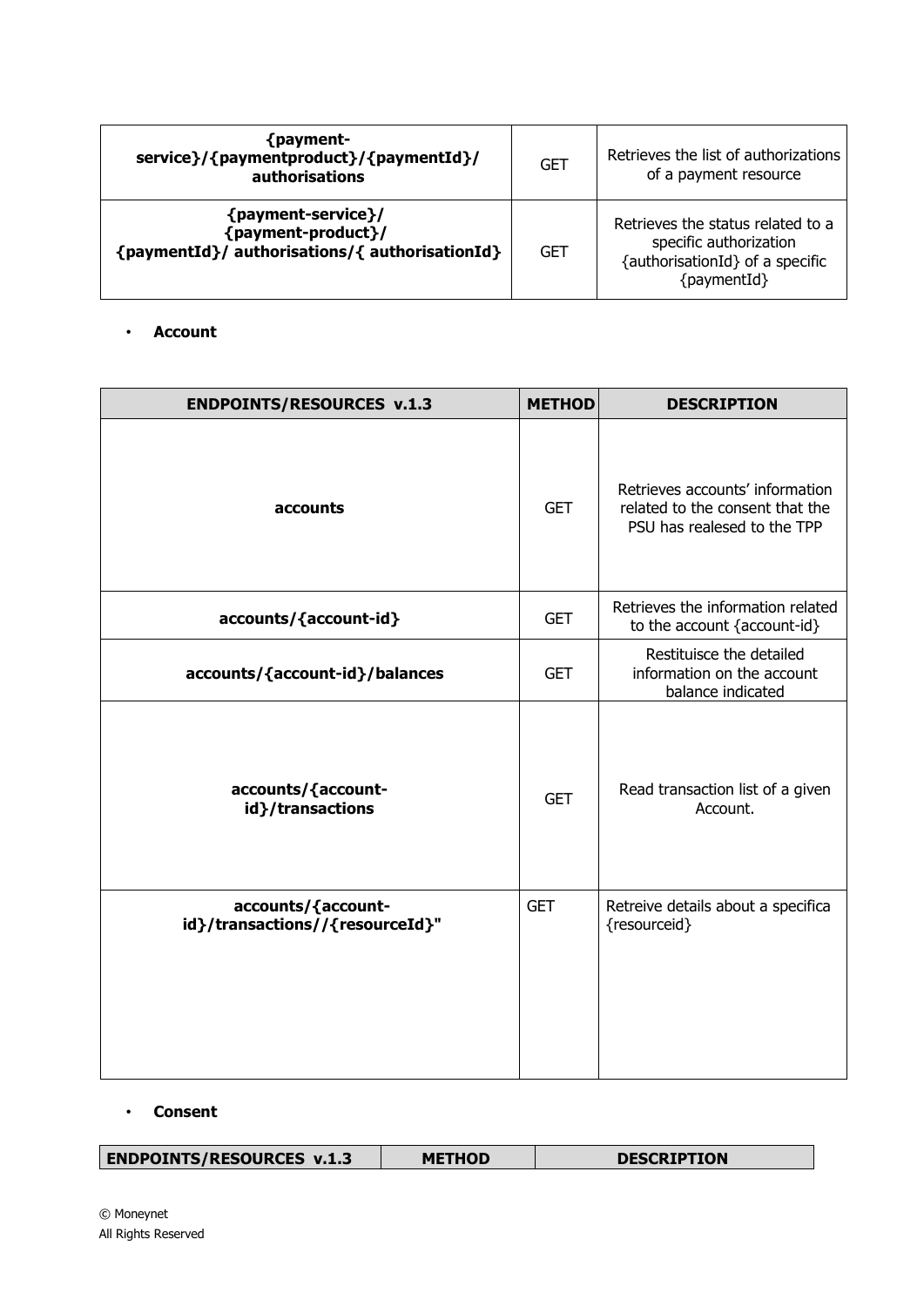| consents                                                      | POST          | Inizialization of a consent resource to<br>define the access request to specific                                        |
|---------------------------------------------------------------|---------------|-------------------------------------------------------------------------------------------------------------------------|
|                                                               |               | information to one or more accounts of<br>a PSU                                                                         |
| consents/{consentId}                                          | GET           | Retrieves all the information related to<br>a particular consent {consentId}                                            |
| consents/{consentId}                                          | <b>DELETE</b> | Cancel a consent { $constant$ ]                                                                                         |
| consents/{consentId}/status                                   | GET           | Retrieves the status related to a<br>particular consent {consentId}                                                     |
| consents/{consentId}/<br>authorisations<br>/{authorisationId} | GET           | Retrieves the status related to a<br>particular authorization<br>{authorisationId} of a specific consent<br>{consentId} |

## • **Funds-Confirmations**

| <b>ENDPOINTS/RESOURCES v.1.3</b> | <b>METHOD</b> | <b>DESCRIPTION</b>                                                                                                                                       |
|----------------------------------|---------------|----------------------------------------------------------------------------------------------------------------------------------------------------------|
| funds-confirmations              | <b>POST</b>   | Verifies if a specific import is available<br>at the moment of the request, related<br>to a<br>specific account of a cart identified by<br>an IBAN code. |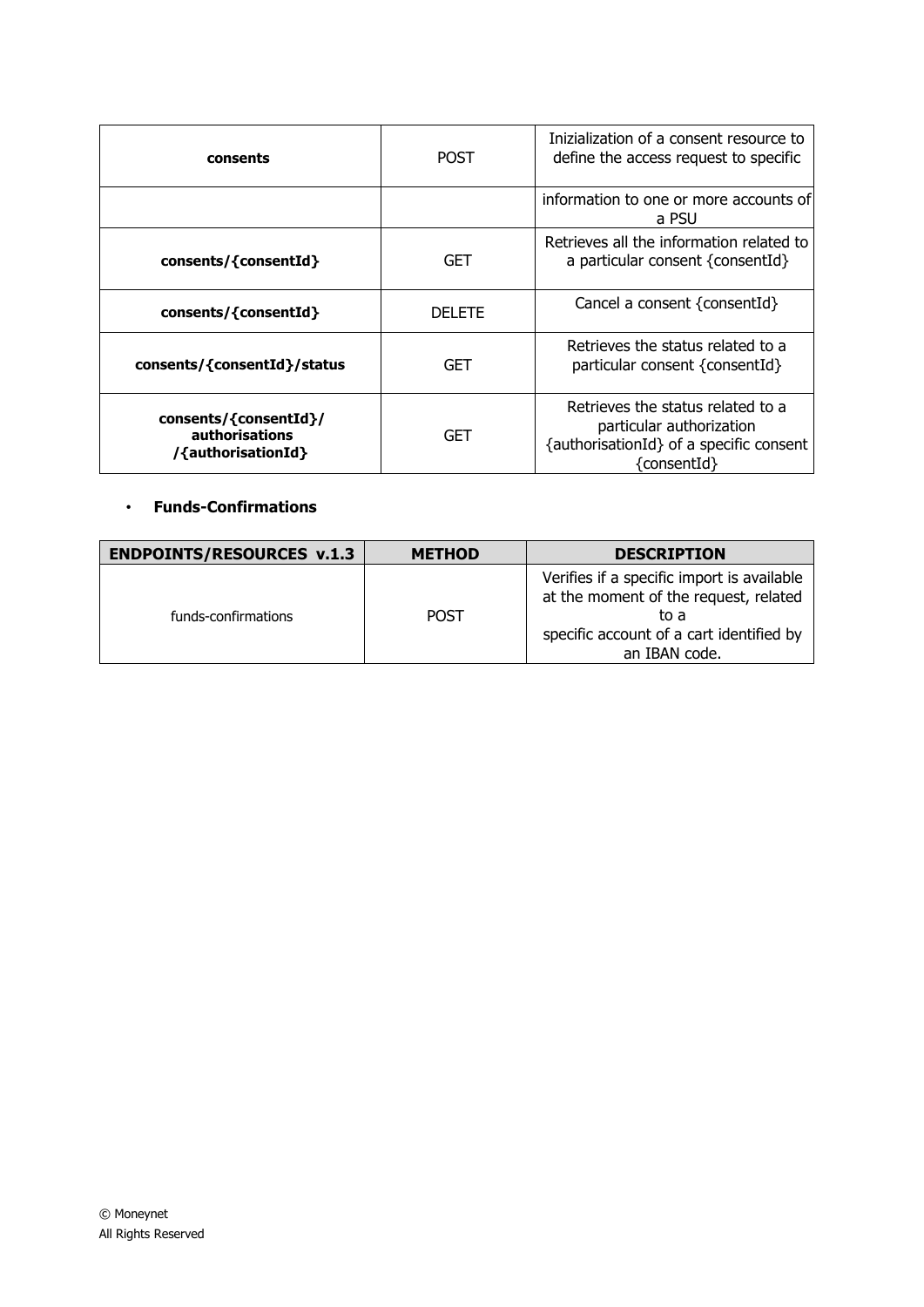# <span id="page-5-0"></span>**2.3 Preliminary Information**

This paragraph, describes some detailed information for the Payment Istitution of CSE related to PSD2.

# <span id="page-5-1"></span>2.3.2 Payment and Product Typologies Managed

This paragraph describes the the payment and product typologies managed by CSE.

| <b>PAYMENT CATEGORIES</b>        |                | <b>PRODUCT PAYMENT</b><br><b>TYPOLOGIES</b>    |         |                                     |                                               |
|----------------------------------|----------------|------------------------------------------------|---------|-------------------------------------|-----------------------------------------------|
|                                  |                | <b>SEPACREDIT-</b><br><b>TRANSFER</b><br>(SCT) | $ISCT*$ | <b>TARGET-2-</b><br><b>PAYMENTS</b> | <b>CROSSBORDER-</b><br><b>CREDITTRANSFERS</b> |
| <b>SINGLE</b><br><b>PRODUCTS</b> | <b>PAYMENT</b> | OK                                             | KO      | KO                                  | <b>KO</b>                                     |

## \* ISCT means **Instant Sepa Credit Transfer**

## <span id="page-5-2"></span>**2.4 Resources Status**

Here below the available status for the following resources:

### <span id="page-5-3"></span>2.4.1 SCA

Here below the available status for SCA process:

| <b>CODE</b>          | <b>DESCRIPTION</b>                                                                                   |
|----------------------|------------------------------------------------------------------------------------------------------|
| <b>RECEIVED</b>      | The authorization to the initialization is successfully created.                                     |
| <b>PSUIDENTIFIED</b> | The user related to the resource to authorize was identified                                         |
|                      | <b>PSUAUTHENTICATED</b> The user related to the resource to authorize, was identified and authorized |
| <b>STARTED</b>       | Authorization procedure is started                                                                   |
| <b>FINALISED</b>     | Authorization procedure is successfully finalised                                                    |
| <b>FAILED</b>        | Authorization procedure is failed                                                                    |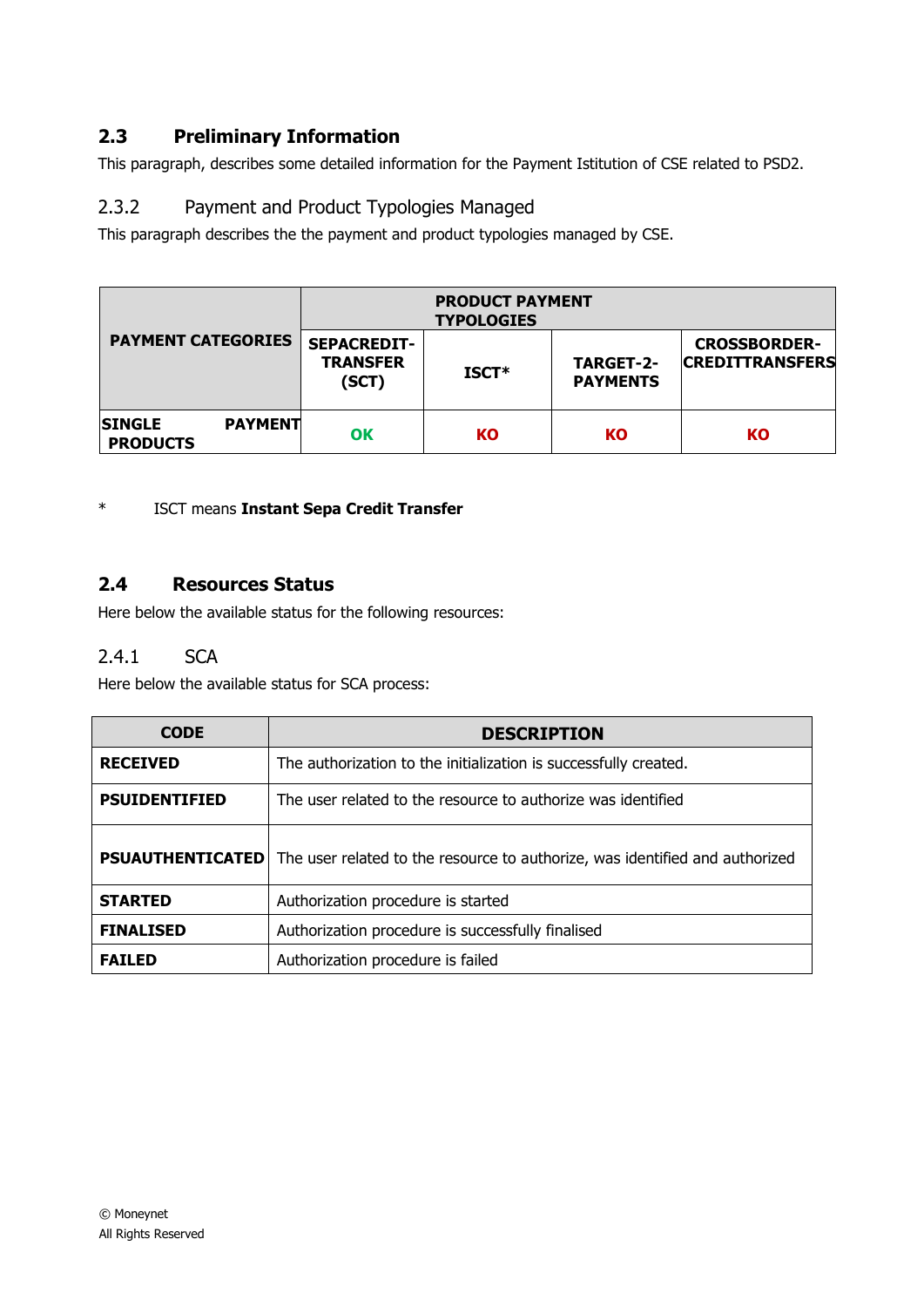# <span id="page-6-0"></span>2.4.2 Consent

Here below the available status for a Consent.

| <b>CODE</b>            | <b>DESCRIPTION</b>                                                                                  |
|------------------------|-----------------------------------------------------------------------------------------------------|
| <b>RECEIVED</b>        | The request was correctly received                                                                  |
| <b>REJECTED</b>        | The request was rejected                                                                            |
| <b>VALID</b>           | The consent is valid                                                                                |
| <b>REVOKEDBYPSU</b>    | The consent has been revoked by PSU.                                                                |
| <b>EXPIRED</b>         | The consenti is expired                                                                             |
| <b>TERMINATEDBYTPP</b> | The corresponding TPP, resolved consent by applying the DELETE method to<br>the consensus resource. |

# <span id="page-6-1"></span>2.4.3 Single Payment

Here below the status, used by the ASPSP, in the inalization payment process:

| <b>STATUS</b><br><b>CODE</b> | <b>NAME</b>                                   | <b>DESCRIPTION</b>                                                                                                                | <b>SCT</b>   |
|------------------------------|-----------------------------------------------|-----------------------------------------------------------------------------------------------------------------------------------|--------------|
| <b>RCVD</b>                  | <b>RECEIVED</b>                               | The<br>riquest<br>is<br>correclty received                                                                                        | X            |
| <b>ACSC</b>                  | <b>ACCEPTEDSETTLEM</b><br><b>ENTCOMPLETED</b> | <b>Booking</b><br>The<br>Process, on debitor account, is<br>successfully completed                                                | X            |
| <b>ACSP</b>                  | <b>ACCEPTEDSETTLEM</b><br><b>ENTINPROCESS</b> | The Booking Process, on debitor<br>account, is in process                                                                         |              |
| <b>ACWP</b>                  | <b>ACCEPTEDWITHOUT</b><br><b>POSTING</b>      | Payment instruction included in the credit<br>transfer is accepted without being<br>posted to the creditor customer's<br>account. | $\mathbf{x}$ |